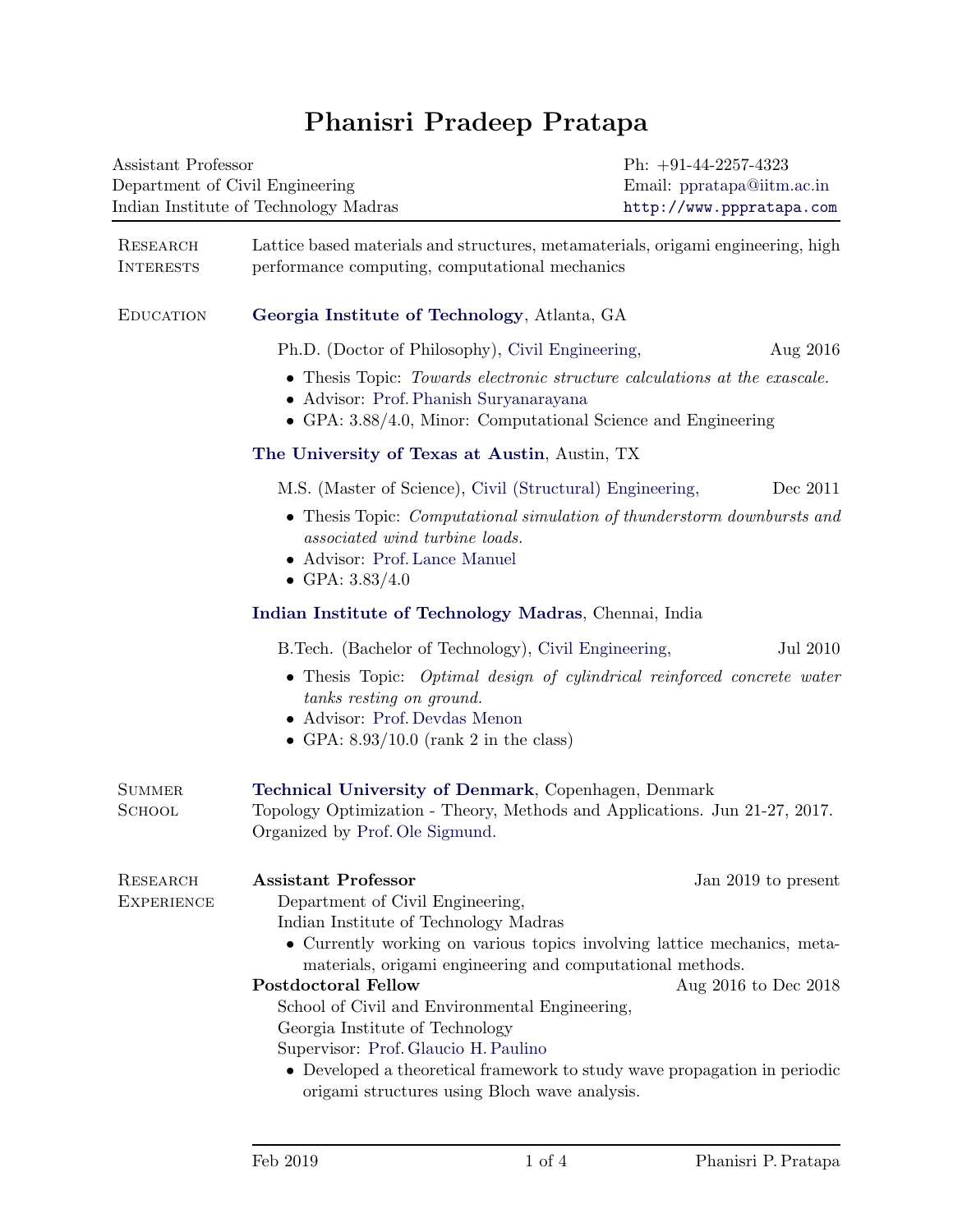- Created new origami-based metamaterial ideas with extremely tunable Poisson's ratio from negative infinity to positive infinity demonstrated theoretically through a geometric mechanics approach.
- Developed the idea of hybrid origami patterns that can combine metamaterials with contrasting properties in a re-programmable way.

Graduate Research Assistant Aug 2013 to Aug 2016

School of Civil and Environmental Engineering,

Georgia Institute of Technology

Supervisor: Prof. Phanish Suryanarayana

- Developed a linear scaling method using Spectral Quadrature (SQ) to perform Density Functional Theory (DFT) calculations on large systems of atoms.
- Implemented the SQ method in parallel using C and MPI that scaled to more than 100,000 cores (at Lawrence Livermore National Lab) to perform Molecular Dynamics simulation of thousands of atoms from first principles.
- Developed a novel iterative method (AAJ) using Anderson extrapolation with Jacobi method to solve large sparse linear systems of equations.
- Implemented AAJ in parallel and demonstrated competing performance with state-of-the-art methods like GMRES even with preconditioning.

## Graduate Research Assistant Jan 2011 to Dec 2011

Department of Civil, Architectural and Environmental Engineering,

The University of Texas at Austin

Supervisor: Prof. Lance Manuel

• Developed a computational model to simulate thunderstorm downburst using Computational Fluid Dynamics (CFD) to characterize structural performance of wind turbines.

Journal **PUBLICATIONS** 

- J9. P. P. Pratapa, K. Liu, and G. H. Paulino, ["Geometric mechanics of](https://journals.aps.org/prl/accepted/1f079Yc6J351245ed7b37d44b4b51c80e817c6a70) [origami patterns exhibiting Poisson's ratio switch by breaking mountain/](https://journals.aps.org/prl/accepted/1f079Yc6J351245ed7b37d44b4b51c80e817c6a70) [valley assignment"](https://journals.aps.org/prl/accepted/1f079Yc6J351245ed7b37d44b4b51c80e817c6a70) Physical Review Letters, (accepted Jan 2019).
- J8. P. Suryanarayana, P. P. Pratapa, and J. E. Pask, ["Alternating Anderson-](https://doi.org/10.1016/j.cpc.2018.07.007)[Richardson method:An efficient alternative to preconditioned Krylov meth](https://doi.org/10.1016/j.cpc.2018.07.007)[ods for large, sparse linear systems."](https://doi.org/10.1016/j.cpc.2018.07.007) Computer Physics Communications, 234 (2019), pp. 278-285.
- J7. P. P. Pratapa, P. Suryanarayana, and G. H. Paulino, ["Bloch wave frame](https://doi.org/10.1016/j.jmps.2018.05.012)[work for structures with nonlocal interactions: Application to the design](https://doi.org/10.1016/j.jmps.2018.05.012) [of origami acoustic metamaterials."](https://doi.org/10.1016/j.jmps.2018.05.012) Journal of the Mechanics and Physics of Solids, 118 (2018), pp. 115-132.
- J6. P. Suryanarayana, P. P. Pratapa, A. Sharma, and J. E. Pask, ["SQDFT:](https://doi.org/10.1016/j.cpc.2017.12.003) [Spectral Quadrature method for large scale parallel O\(N\) Kohn-Sham](https://doi.org/10.1016/j.cpc.2017.12.003) [calculations at high temperature."](https://doi.org/10.1016/j.cpc.2017.12.003) Computer Physics Communications, 224 (2018), pp. 288-298.
- J5. P. P. Pratapa, and P. Suryanarayana, ["On numerically predicting the](https://doi.org/10.1016/j.mechrescom.2016.05.001) [onset and mode of instability in atomistic systems."](https://doi.org/10.1016/j.mechrescom.2016.05.001) Mechanics Research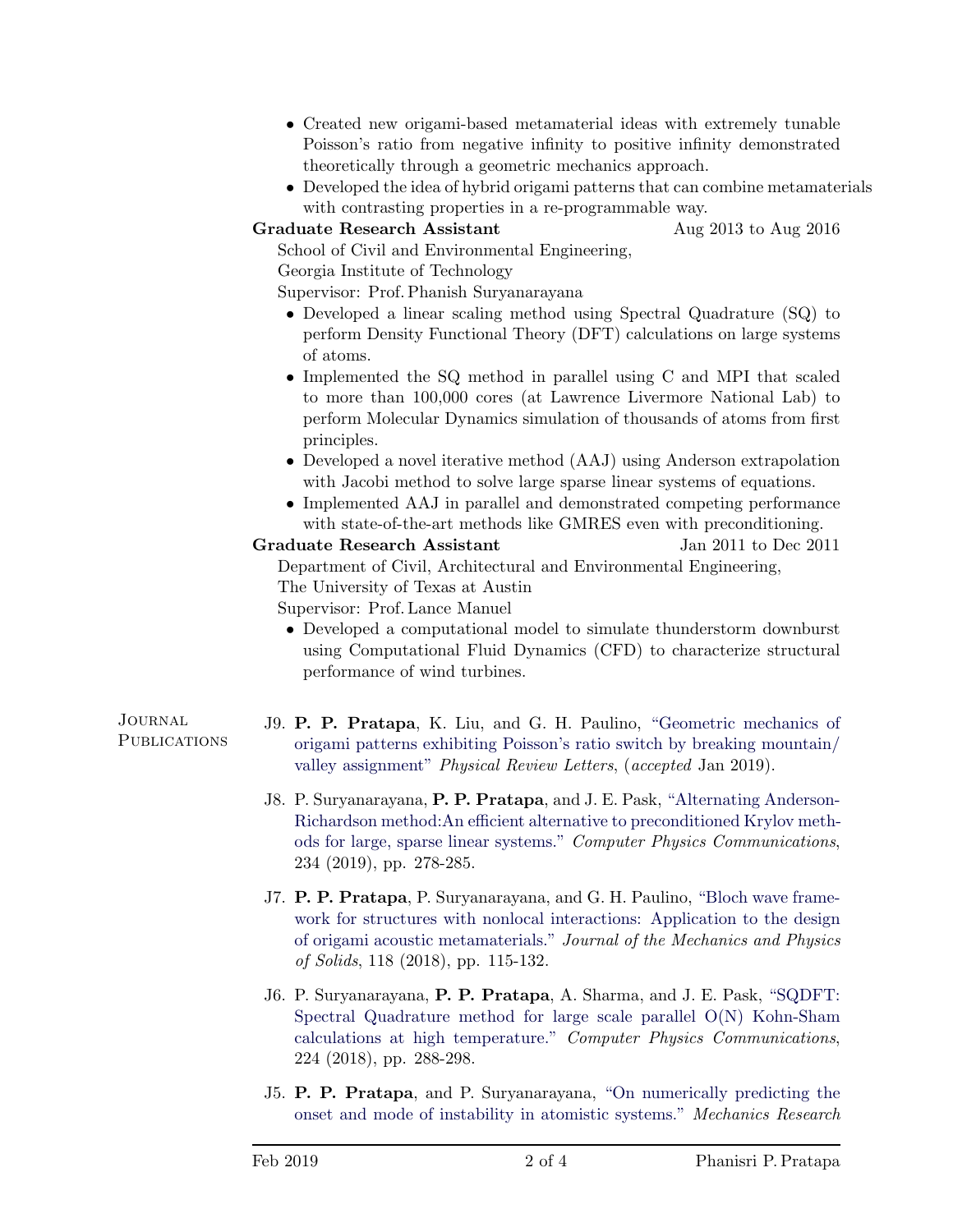Communications, 78 (2016), pp. 27-33.

- J4. P. P. Pratapa, P. Suryanarayana, and J. E. Pask, ["Spectral Quadrature](https://doi.org/10.1016/j.cpc.2015.11.005) [method for accurate O \(N\) electronic structure calculations of metals and](https://doi.org/10.1016/j.cpc.2015.11.005) [insulators."](https://doi.org/10.1016/j.cpc.2015.11.005) Computer Physics Communications, 200 (2016), pp. 96-107.
- J3. P. P. Pratapa, P. Suryanarayana, and J. E. Pask, ["Anderson acceleration](https://doi.org/10.1016/j.jcp.2015.11.018) [of the Jacobi iterative method: An efficient alternative to Krylov methods](https://doi.org/10.1016/j.jcp.2015.11.018) [for large, sparse linear systems."](https://doi.org/10.1016/j.jcp.2015.11.018) Journal of Computational Physics, 306 (2016), pp. 43-54.
- J2. P. P. Pratapa, and P. Suryanarayana, ["Restarted Pulay mixing for](https://doi.org/10.1016/j.cplett.2015.06.029) [efficient and robust acceleration of fixed-point iterations."](https://doi.org/10.1016/j.cplett.2015.06.029) Chemical Physics Letters, 635 (2015), pp. 69-74.
- J1. P. P. Pratapa, and D. Menon, "Optimal design of cylindrical reinforced concrete water tanks resting on ground." Indian Concrete Journal, 85(2) (2011), pp. 19.
- **CONFERENCE PUBLICATIONS** R2. P. P. Pratapa, P. Suryanarayana, and G. H. Paulino, ["Design of Miura-](http://proceedings.asmedigitalcollection.asme.org/proceeding.aspx?articleid=2662281)[Ori Patterns With Acoustic Bandgaps."](http://proceedings.asmedigitalcollection.asme.org/proceeding.aspx?articleid=2662281) In ASME 2017 International Design Engineering Technical Conferences and Computers and Information in Engineering Conference, 2017, pp. V05BT08A038-V05BT08A038.
	- R1. P. P. Pratapa, H. H. Nguyen, and L. Manuel, ["Alternative Procedures](https://arc.aiaa.org/doi/pdf/10.2514/6.2012-657) [for the Simulation of Thunderstorm Downbursts and Associated Wind](https://arc.aiaa.org/doi/pdf/10.2514/6.2012-657) [Turbine Loads."](https://arc.aiaa.org/doi/pdf/10.2514/6.2012-657) In 50th AIAA Aerospace Sciences Meeting including the New Horizons Forum and Aerospace Exposition, 2012, pp. 657.

| <b>CONFERENCE</b><br>PRESENTATIONS/<br><b>TALKS</b> | C5. "Origami-based mechanical metamaterials." Mechanical Engineering Semi-<br>nar, Virginia Tech, Blacksburg, VA, USA, Nov 2018.                                                                                                                                                          |
|-----------------------------------------------------|-------------------------------------------------------------------------------------------------------------------------------------------------------------------------------------------------------------------------------------------------------------------------------------------|
|                                                     | C4. "Bloch wave framework for structures with nonlocal interactions: Applica-<br>tion to the design of origami acoustic metamaterials." American Society<br>of Civil Engineers (ASCE), Engineering Mechanics Institute Conference<br>(EMI) held at MIT, Cambridge, MA, USA, May-Jun 2018. |
|                                                     | C3. "Design of Miura-ori patterns with acoustic bandgaps." American Society<br>of Mechanical Engineers (ASME), International Design Engineering Techni-<br>cal Conferences and Computers and Information in Engineering Conference<br>(IDETC/CIE) held at Cleveland, OH, USA, Aug 2017.   |
|                                                     |                                                                                                                                                                                                                                                                                           |

- C2. "Restarted Pulay mixing for efficient and robust acceleration of fixedpoint iterations."  $13<sup>th</sup>$  US National Congress on Computational Mechanics (USNCCM13) held at San Diego, CA, USA, Jul 2015.
- C1. "Alternative procedures for the simulation of thunderstorm downbursts and associated wind turbine loads." American Institute of Aeronautics and Astronautics (AIAA),  $50^{th}$  Aerospace Meeting, Nashville, TN, USA, Jan 2012.